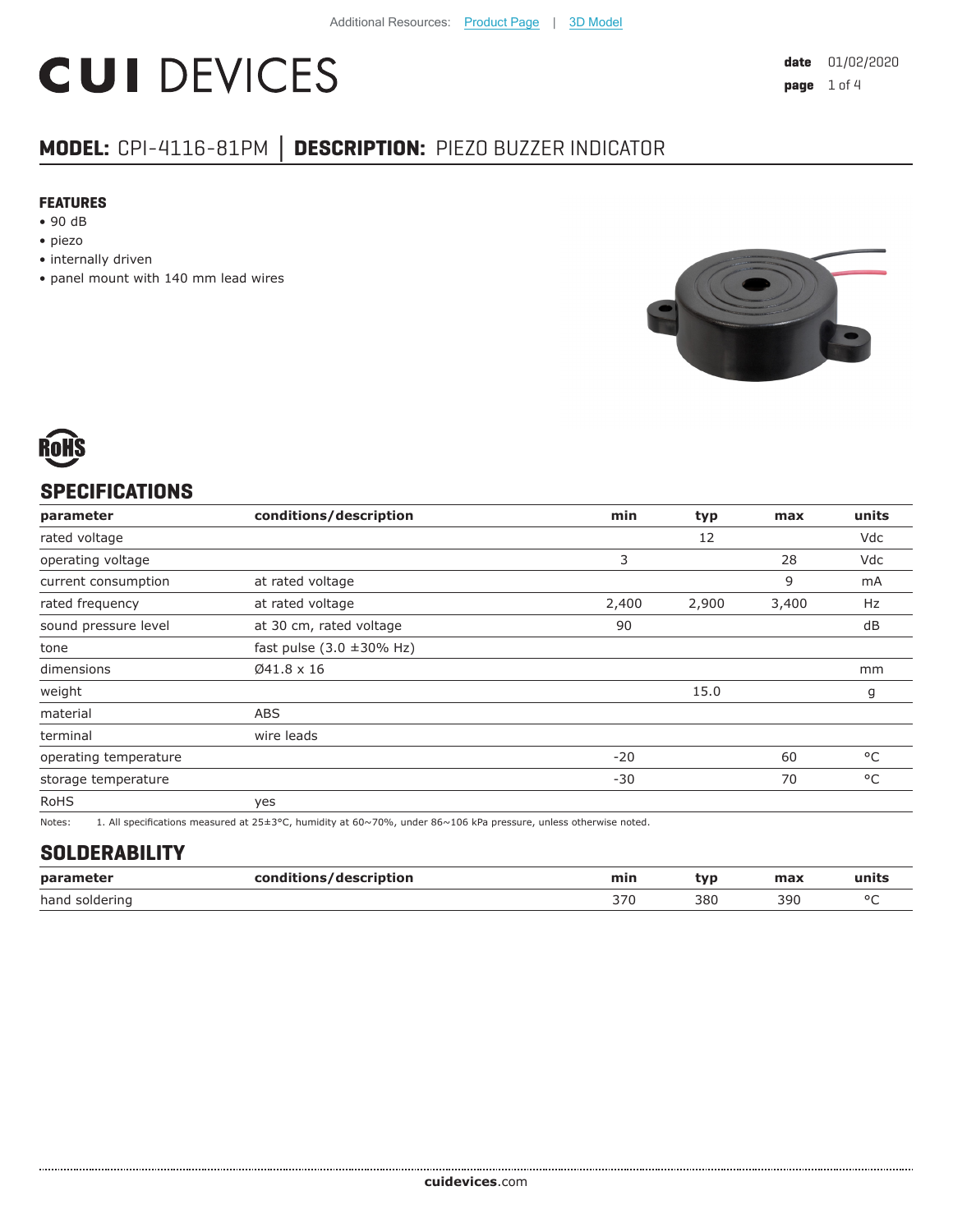#### **MECHANICAL DRAWING**

units: mm tolerance: ±0.5 mm

wire: UL1007 24 AWG



## **PERFORMANCE CURVES**

..................................



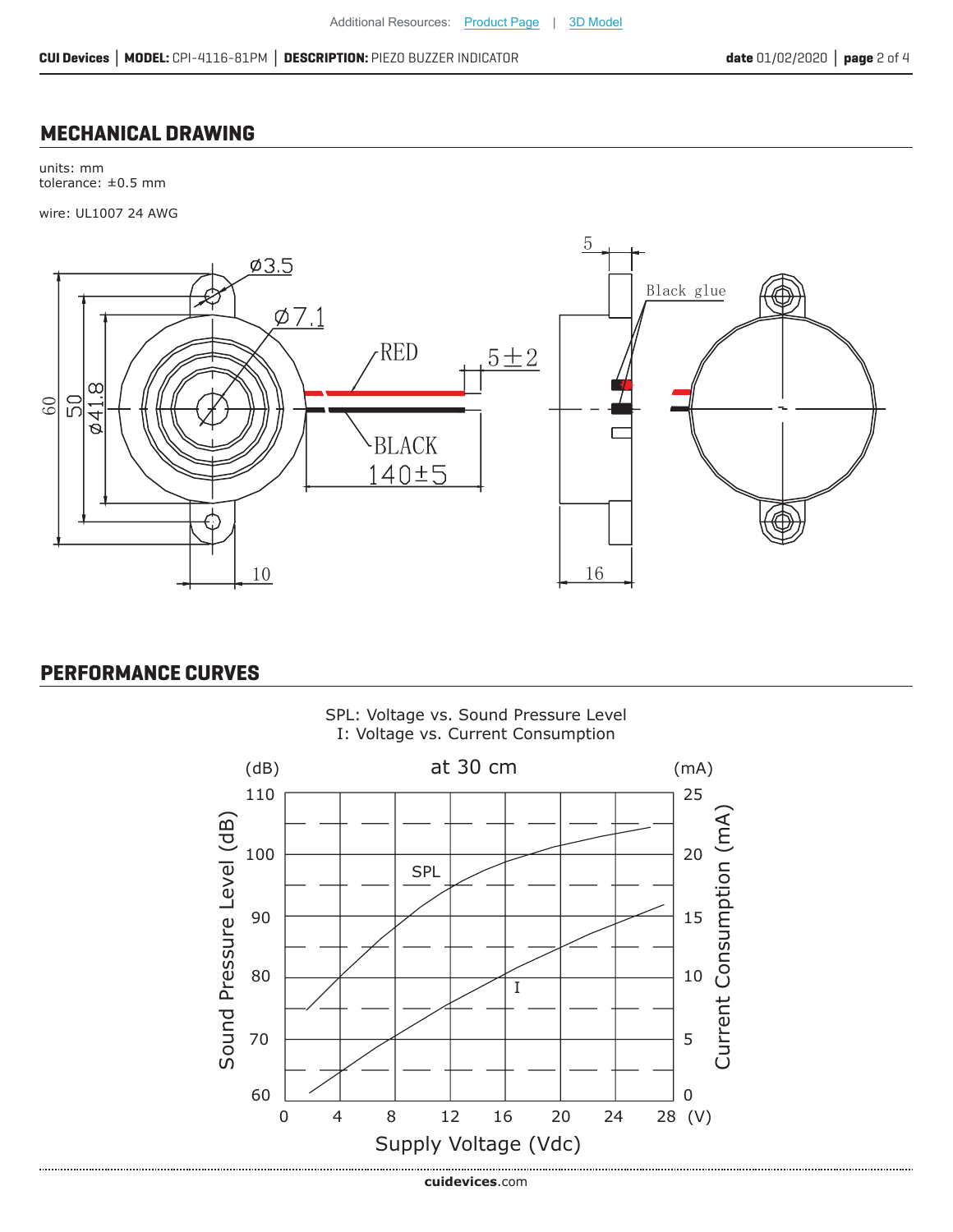#### **PACKAGING**

#### units: mm

Carton Size: 490 x 310 x 340 mm Carton QTY: 900 pcs per carton



90x10=900pcs/box